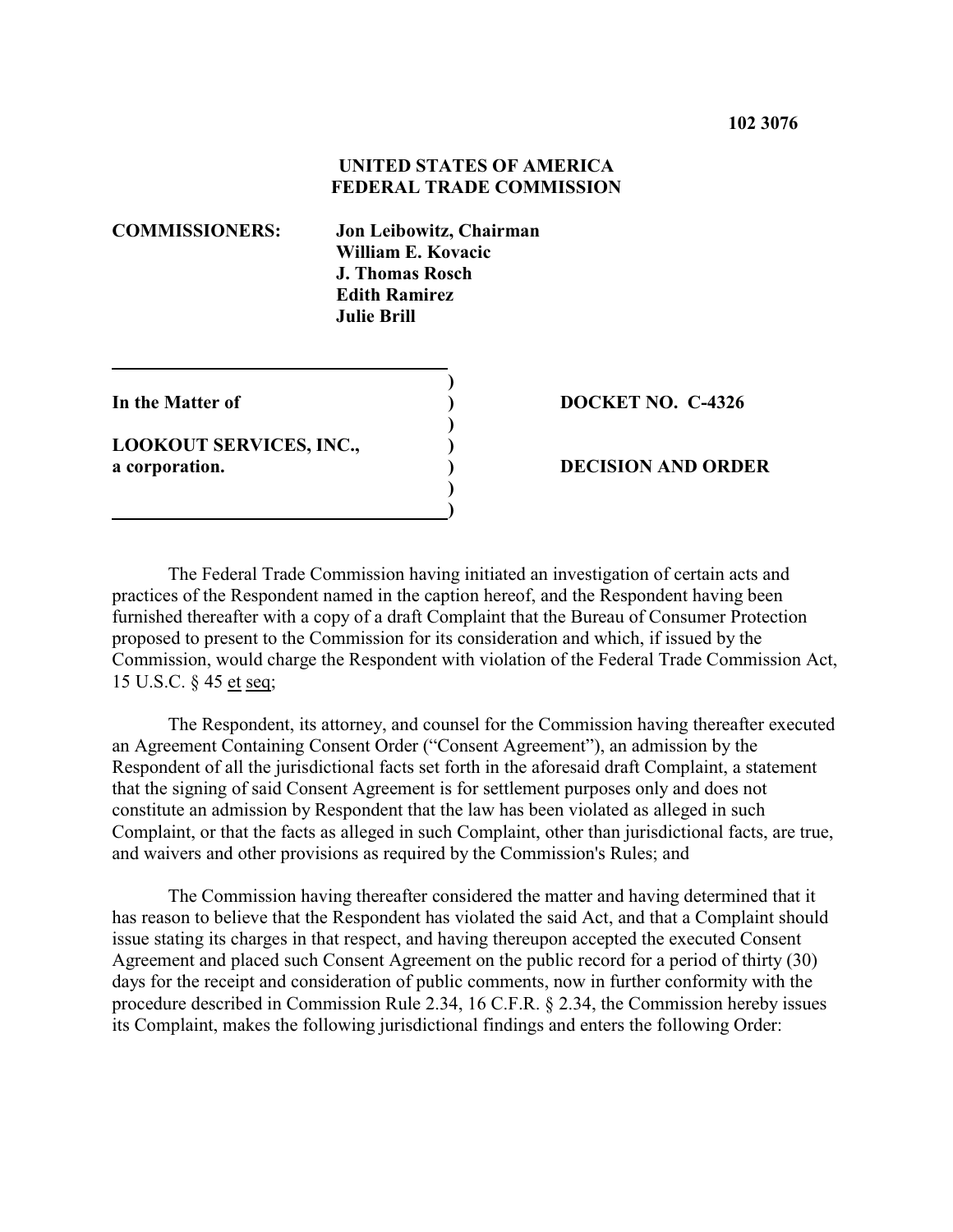- 1. Respondent is a Texas corporation with its principal office or place of business at 5909 West Loop South, Suite 300, Bellaire, Texas 77401.
- 2 The Federal Trade Commission has jurisdiction of the subject matter of this proceeding and of the Respondent, and the proceeding is in the public interest.

# **ORDER**

## **DEFINITIONS**

For purposes of this order, the following definitions shall apply:

- 1. Unless otherwise specified, "respondent" shall mean Lookout Services, Inc., its subsidiaries, divisions, affiliates, successors and assigns.
- 2. "Personal information" shall mean individually identifiable information from or about an individual consumer including, but not limited to: (a) a first and last name; (b) a home or other physical address, including street name and name of city or town; (c) an email address or other online contact information, such as an instant messaging user identifier or a screen name; (d) a telephone number; (e) a Social Security number; (f) a driver's license number or other government-issued identification number; (g) a bank account, debit card, or credit card account number; (h) a persistent identifier, such as a customer number held in a "cookie" or processor serial number, that is combined with other available data that identifies an individual consumer; (i) a biometric record; or (j) any information that is combined with any of (a) through (i) above. For the purpose of this provision, a "consumer" shall mean any person, including, but not limited to, any user of respondent's services, any employee of respondent, or any individual seeking to become an employee, where "employee" shall mean an agent, servant, salesperson, associate, independent contractor, or other person directly or indirectly under the control of respondent.
- 3. "Commerce" shall mean as defined in Section 4 of the Federal Trade Commission Act, 15 U.S.C. § 44.

## **I.**

**IT IS ORDERED** that respondent, directly or through any corporation, subsidiary, division, website, or other device, shall not misrepresent in any manner, expressly or by implication, the extent to which it maintains and protects the privacy, confidentiality, security, or integrity of personal information collected from or about consumers.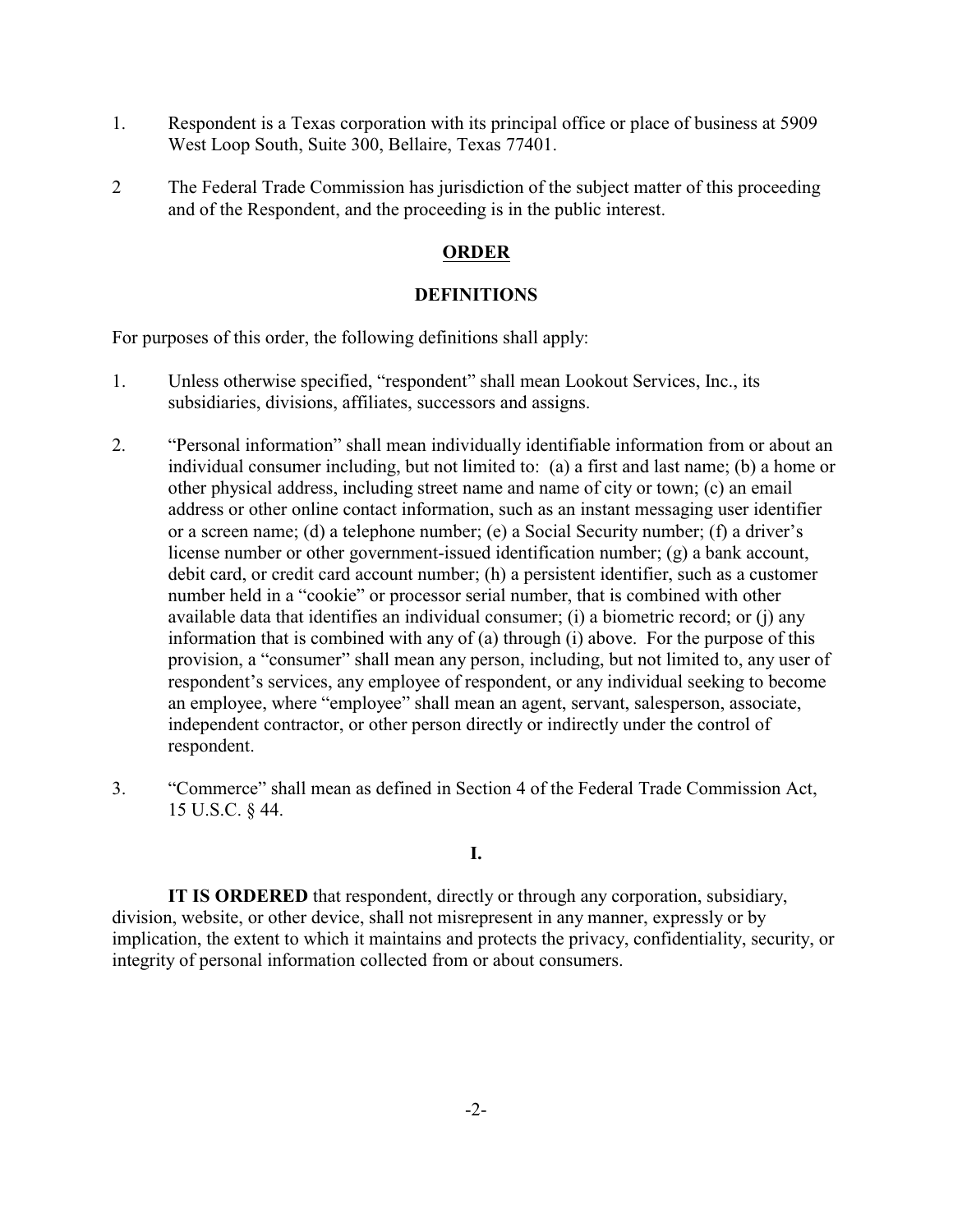**IT IS FURTHER ORDERED** that respondent and its officers, agents, representatives, and employees, directly or through any corporation, subsidiary, division, website, or other device, shall, no later than the date of service of this order, establish and implement, and thereafter maintain, a comprehensive information security program that is reasonably designed to protect the security, confidentiality, and integrity of personal information collected from or about consumers. Such program, the content and implementation of which must be fully documented in writing, shall contain administrative, technical, and physical safeguards appropriate to respondent's size and complexity, the nature and scope of respondent's activities, and the sensitivity of the personal information collected from or about consumers, including:

- A. the designation of an employee or employees to coordinate and be accountable for the information security program.
- B. the identification of material internal and external risks to the security, confidentiality, and integrity of personal information that could result in the unauthorized disclosure, misuse, loss, alteration, destruction, or other compromise of such information, and assessment of the sufficiency of any safeguards in place to control these risks. At a minimum, this risk assessment should include consideration of risks in each area of relevant operation, including, but not limited to: (1) employee training and management; (2) information systems, including network and software design, information processing, storage, transmission, and disposal; and (3) prevention, detection, and response to attacks, intrusions, or other systems failures.
- C. the design and implementation of reasonable safeguards to control the risks identified through risk assessment, and regular testing or monitoring of the effectiveness of the safeguards' key controls, systems, and procedures.
- D. the development and use of reasonable steps to select and retain service providers capable of appropriately safeguarding personal information they receive from respondent, and requiring service providers by contract to implement and maintain appropriate safeguards.
- E. the evaluation and adjustment of respondent's information security program in light of the results of the testing and monitoring required by subpart C, any material changes to respondent's operations or business arrangements, or any other circumstances that respondent knows or has reason to know may have a material impact on the effectiveness of the information security program.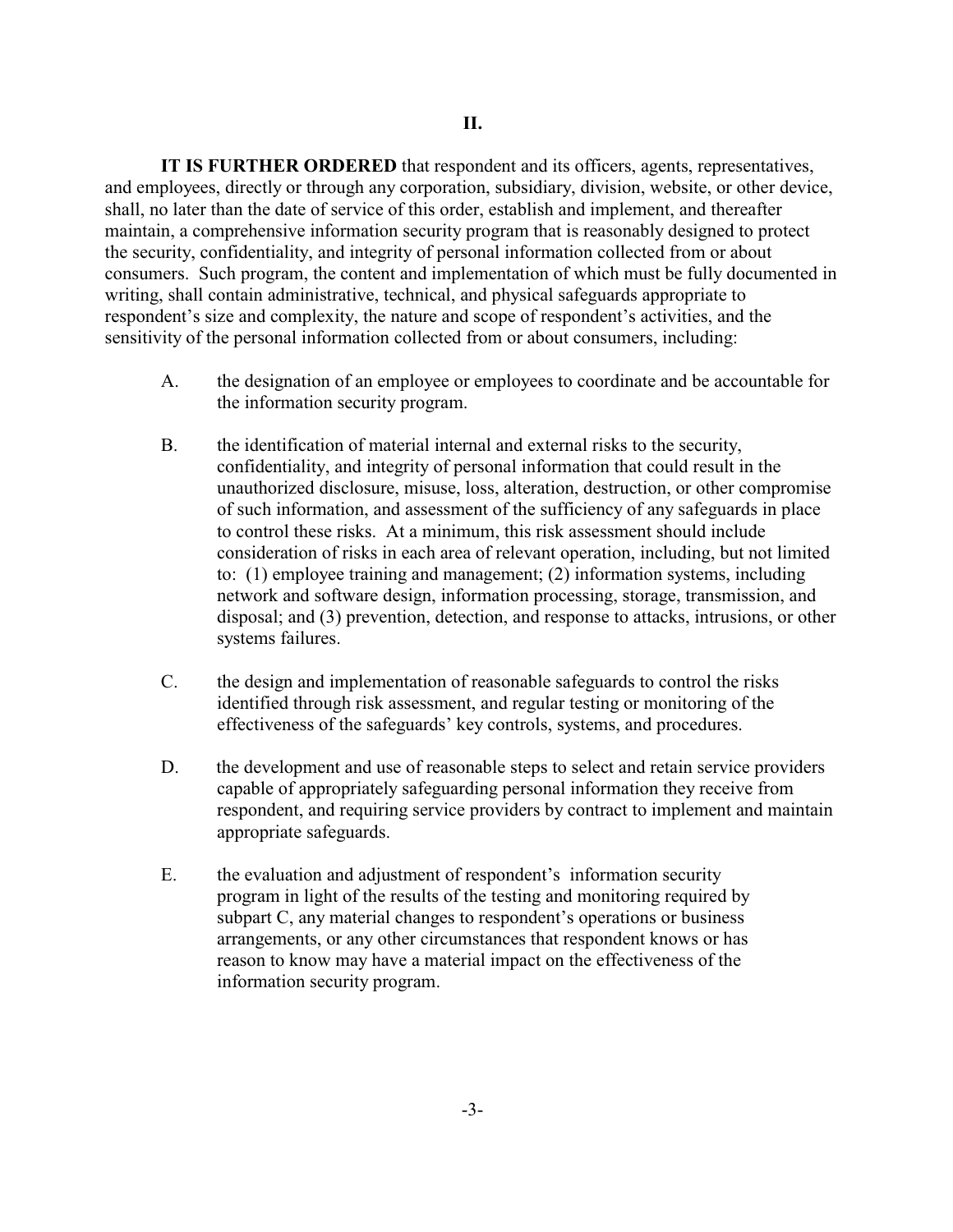**IT IS FURTHER ORDERED** that, in connection with its compliance with Part II of this order, respondent shall obtain initial and biennial assessments and reports ("Assessments") from a qualified, objective, independent third-party professional, who uses procedures and standards generally accepted in the profession. Professionals qualified to prepare such assessments shall be: a person qualified as a Certified Information System Security Professional (CISSP) or as a Certified Information Systems Auditor (CISA); a person holding Global Information Assurance Certification (GIAC) from the SysAdmin, Audit, Network, Security (SANS) Institute; or a qualified person or organization approved by the Associate Director for Enforcement, Bureau of Consumer Protection, Federal Trade Commission, Washington, D.C. 20580. The reporting period for the Assessments shall cover: (1) the first one hundred and eighty (180) days after service of the order for the initial Assessment, and (2) each two (2) year period thereafter for twenty (20) years after service of the order for the biennial Assessments. Each Assessment shall:

- A. set forth the specific administrative, technical, and physical safeguards that respondent has implemented and maintained during the reporting period;
- B. explain how such safeguards are appropriate to respondent's size and complexity, the nature and scope of respondent's activities, and the sensitivity of the personal information collected from or about consumers;
- C. explain how the safeguards that have been implemented meet or exceed the protections required by Part II of this order; and
- D. certify that respondent's security program is operating with sufficient effectiveness to provide reasonable assurance that the security, confidentiality, and integrity of personal information is protected and has so operated throughout the reporting period.

Each Assessment shall be prepared and completed within sixty (60) days after the end of the reporting period to which the Assessment applies. Respondent shall provide the initial Assessment to the Associate Director for Enforcement, Bureau of Consumer Protection, Federal Trade Commission, Washington, D.C. 20580, within ten (10) days after the Assessment has been completed. All subsequent biennial Assessments shall be retained by respondent until the order is terminated and provided to the Associate Director for Enforcement within ten (10) days of request. Unless otherwise directed by a representative of the Commission, the initial Assessment, and any subsequent Assessments requested, shall be sent by overnight courier (not the U.S. Postal Service) to the Associate Director of Enforcement, Bureau of Consumer Protection, Federal Trade Commission, 600 Pennsylvania Avenue NW, Washington, D.C. 20580, with the subject line *In the matter of Lookout Services, Inc.*, FTC File No.1023076. Provided, however, that in lieu of overnight courier, notices may be sent by first-class mail, but only if an electronic version of any such notice is contemporaneously sent to the Commission at  $Debrief@ftc.gov$ .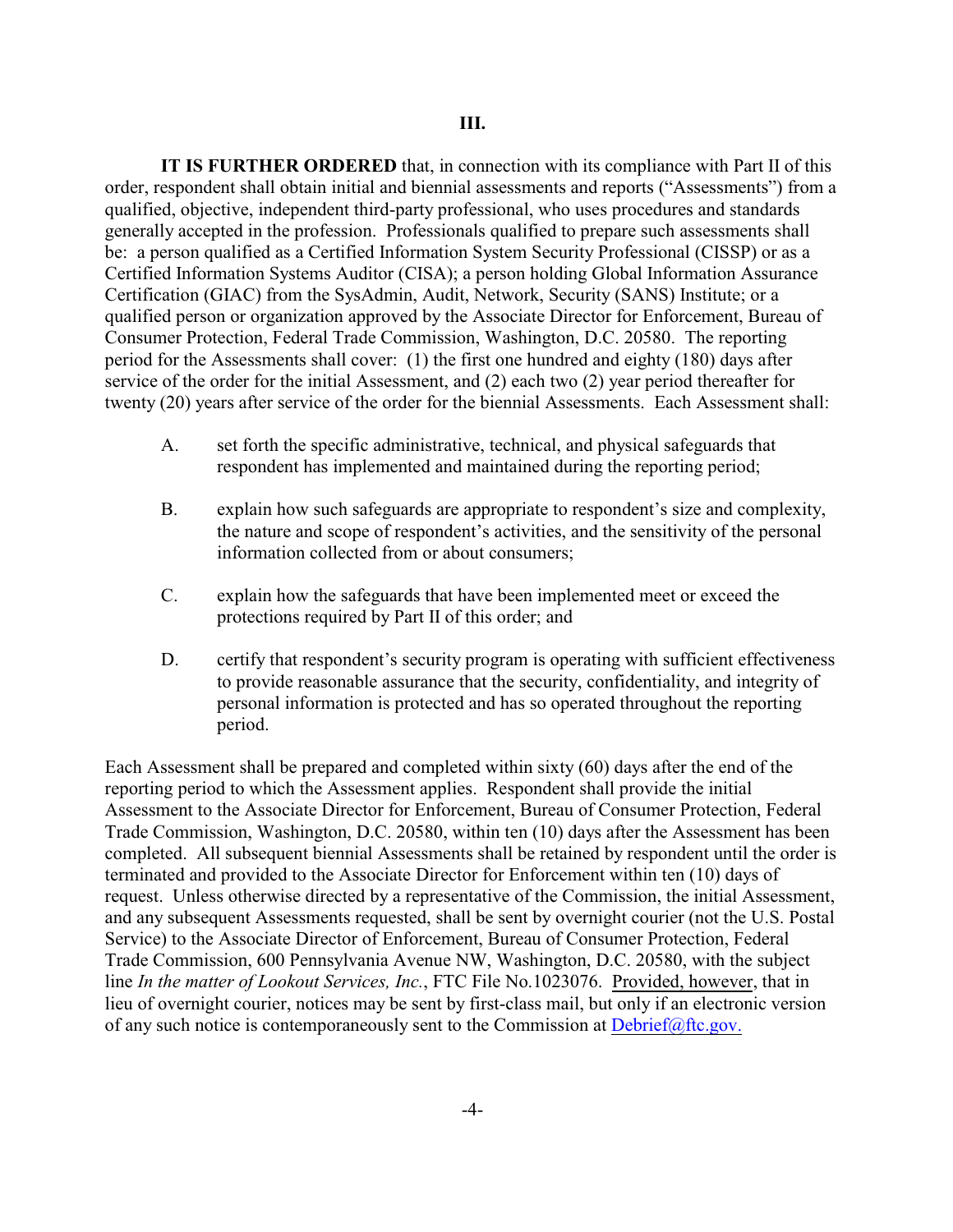## **IV.**

**IT IS FURTHER ORDERED** that respondent shall maintain and, upon request, make available to the Federal Trade Commission for inspection and copying:

- A. for a period of three (3) years after the date of preparation of each Assessment required under Part III of this order, all materials relied upon to prepare the Assessment, whether prepared by or on behalf of respondent, including but not limited to, all plans, reports, studies, reviews, audits, audit trails, policies, training materials, and assessments, and any other materials relating to respondent's compliance with Parts II and III of this order, for the compliance period covered by such Assessment;
- B. unless covered by IV.A, for a period of five (5) years from the date of preparation or dissemination, whichever is later, a print or electronic copy of each document relating to compliance with this order, including but not limited to:
	- 1. all advertisements and promotional materials containing any representations covered by this order, with all materials used or relied upon in making or disseminating the representation; and
	- 2. any documents, whether prepared by or on behalf of respondent, that contradict, qualify, or call into question compliance with this order.

### **V.**

**IT IS FURTHER ORDERED** that respondent shall deliver copies of the order as directed below:

- A. Respondent must deliver a copy of this order to (1) all current and future principals, officers, directors, and managers, (2) all current and future employees, agents, and representatives having responsibilities relating to the subject matter of this order, and (3) any business entity resulting from any change in structure set forth in Part VI. Respondent shall deliver this order to such current personnel within thirty (30) days after service of this order, and to such future personnel within thirty (30) days after the person assumes such position or responsibilities. For any business entity resulting from any change in structure set forth in Part VI, delivery shall be at least ten (10) days prior to the change in structure.
- B. Respondent must secure a signed and dated statement acknowledging receipt of this order, within thirty (30) days of delivery, from all persons receiving a copy of the order pursuant to this section.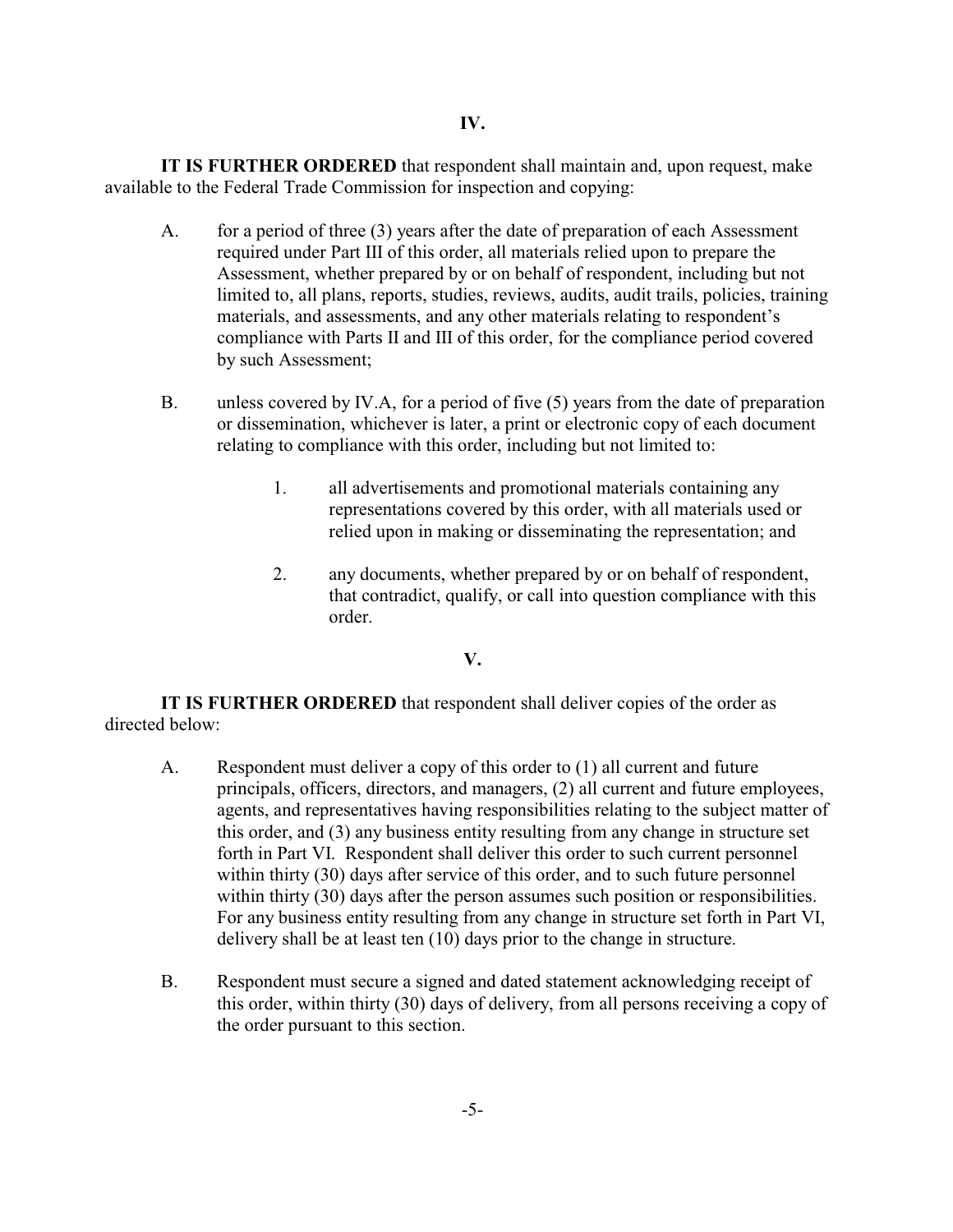**IT IS FURTHER ORDERED** that respondent shall notify the Commission at least thirty (30) days prior to any change in respondent that may affect compliance obligations arising under this order, including, but not limited to, a dissolution, assignment, sale, merger, or other action that would result in the emergence of a successor company; the creation or dissolution of a subsidiary, parent, or affiliate that engages in any acts or practices subject to this order; the proposed filing of a bankruptcy petition; or a change in either corporate name or address. Provided, however, that, with respect to any proposed change in the corporation about which respondent learns less than thirty (30) days prior to the date such action is to take place, respondent shall notify the Commission as soon as is practicable after obtaining such knowledge. Unless otherwise directed by a representative of the Commission, all notices required by this Part shall be sent by overnight courier (not the U.S. Postal Service) to the Associate Director of Enforcement, Bureau of Consumer Protection, Federal Trade Commission, 600 Pennsylvania Avenue NW, Washington, D.C. 20580, with the subject line *In the matter of Lookout Services, Inc.*, FTC File No.1023076. Provided, however, that in lieu of overnight courier, notices may be sent by first-class mail, but only if an electronic version of any such notice is contemporaneously sent to the Commission at [Debrief@ftc.gov.](mailto:Debrief@ftc.gov.)

#### **VII.**

**IT IS FURTHER ORDERED** that respondent, within sixty (60) days after the date of service of this order, shall file with the Commission a true and accurate report, in writing, setting forth in detail the manner and form of its compliance with this order. Within ten (10) days of receipt of written notice from a representative of the Commission, it shall submit additional true and accurate written reports.

#### **VIII.**

This order will terminate on June 15, 2031, or twenty (20) years from the most recent date that the United States or the Federal Trade Commission files a complaint (with or without an accompanying consent decree) in federal court alleging any violation of the order, whichever comes later; provided, however, that the filing of such a complaint will not affect the duration of:

- A. Any Part in this order that terminates in less than twenty (20) years;
- B. This order's application to any respondent that is not named as a defendant in such complaint; and
- C. This order if such complaint is filed after the order has terminated pursuant to this Part.